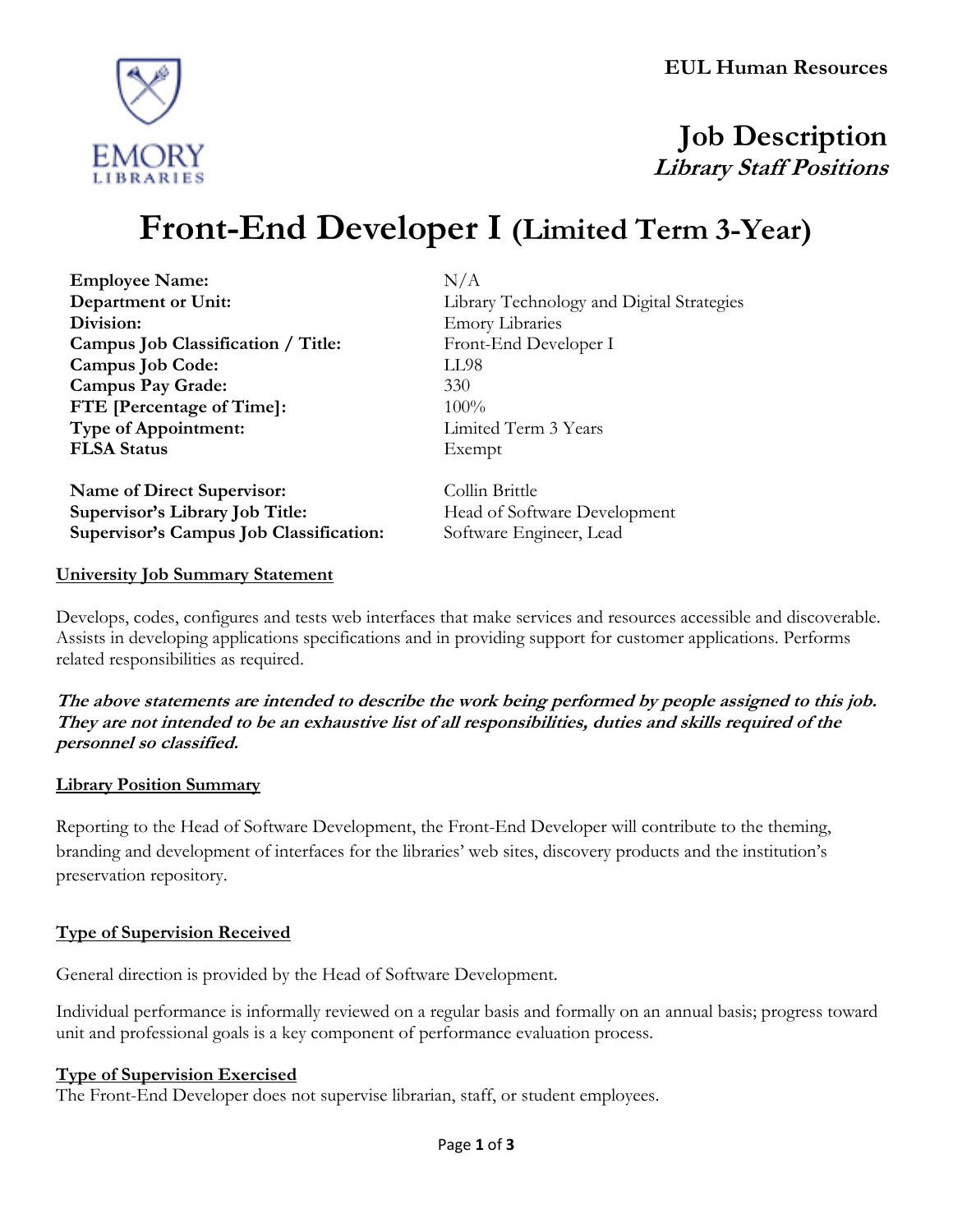The chart below outlines the scope of supervisory authority for the incumbent.

| Does individual have responsibility for hiring recommendations?                                                                                                     | No             |
|---------------------------------------------------------------------------------------------------------------------------------------------------------------------|----------------|
| Does individual have responsibility for work assignments?                                                                                                           | N <sub>o</sub> |
| Does individual have responsibility for performance evaluation                                                                                                      | $\rm No$       |
| Does individual have responsibility for reclassifications/merit increases<br>recommendations?                                                                       | $\rm No$       |
| Does the individual have responsibility for recommending the design<br>and redesign of organization structures and for defining and redefining<br>individual roles? | $\rm No$       |
| Does individual have responsibility for discipline and discharge?                                                                                                   | No             |
| Does individual have responsibility for complaint resolution?                                                                                                       | $\rm No$       |

### **Key Responsibilities & Duties**

- A. Front-End Development (60%)
	- 1. Contribute to the theming, branding and development of interfaces for the libraries' web sites, discovery products and the institution's preservation repository.
	- 2. Develops, codes, configures and tests web interfaces that make services and resources accessible and discoverable.
	- 3. Assists in developing applications specifications
	- 4. Insert responsibility or task here. (E OR M)
- B. Technology Operations Support (30%)
	- 1. Implements developed applications and provides customer support of applications.
	- 2. Assists with documentation, mentoring, training, and knowledge sharing for applications and systems to ensure team readiness for technology support continuity.
	- 3. Participates in project meetings, stand-ups, sprints, and tasks.
- C. Professional Development (10%)
	- 1. Maintains up-to-date professional knowledge and skills in areas related to primary job assignment as well as maintains general knowledge of current trends in higher education, academic libraries, and information and educational technology
- D. Managerial Responsibilities (0%)

### **University Minimum Required Qualifications**

A bachelor's degree in Information Technology OR two years of information technology related experience. Positions in this classification may require a knowledge of one or more programming languages and/or a knowledge of an application and application tools.

**Emory is an Equal Employment Opportunity/Affirmative Action employer. Emory University is dedicated to providing equal opportunities to all individuals regardless of race, color, religion, ethnic or national origin, gender, age, disability, sexual orientation, gender identity, gender expression, veteran's status, or any other factor that is prohibited consideration under applicable law.**